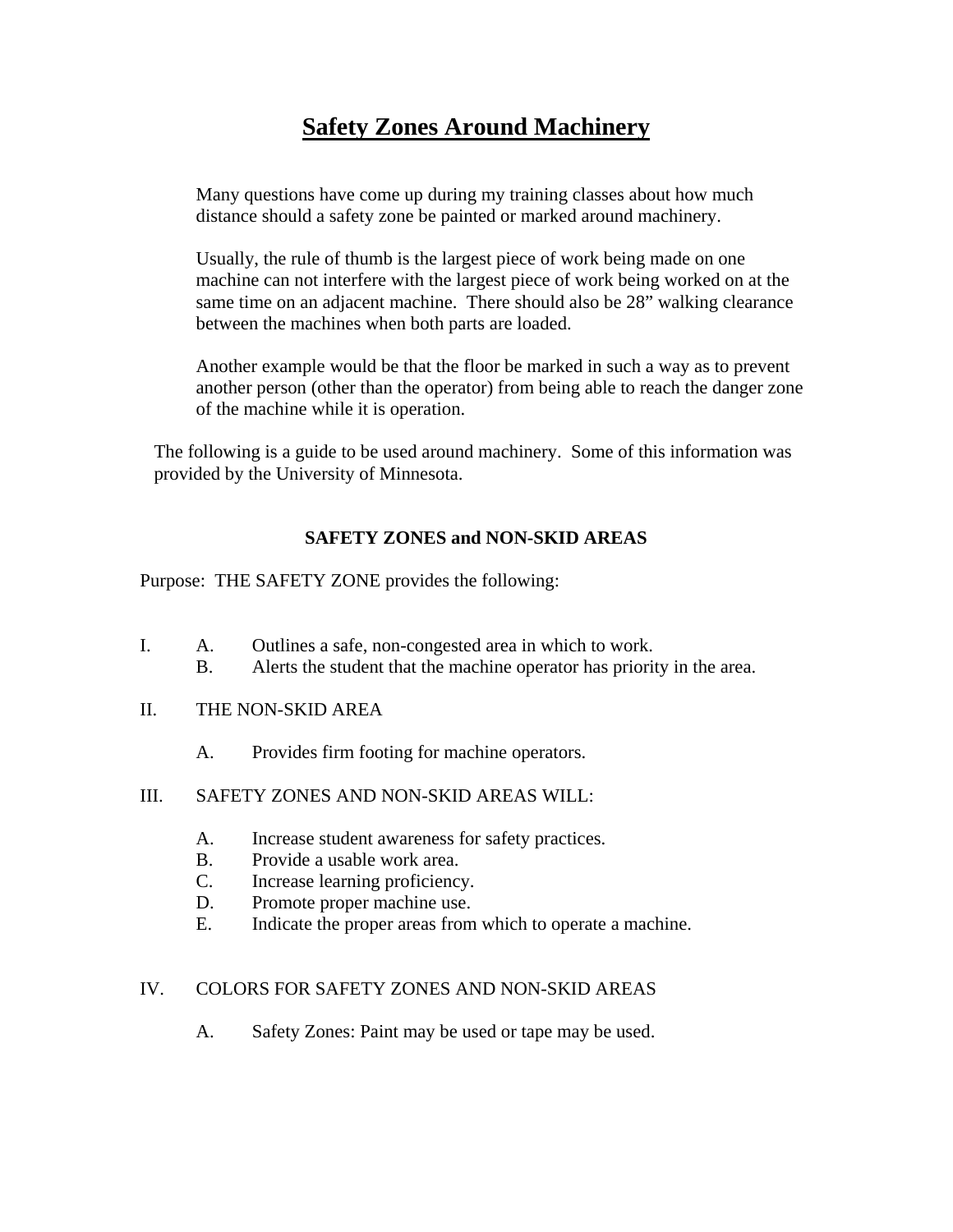Yellow or Yellow & Black stripped is recommended as caution of being caught or struck by an object. Plastic tape in rolls, 2" x 36 yards, is available in yellow, red, and orange. Yellow is again recommended. Regardless of the material selected, yellow is recommended as the best color for zone marking. Refer to American National Institute standards (ANSI Z-535.1).

Aisle markers should be painted or stripped in Black or Black & White stripe.

V. RECOMMENDED DIMENSIONS AND LOCATIONS OF SAFETY ZONES AND NON-SKID AREAS. Although there are NO specific OSHA standards for identifying or marking safety zones, the following information can be used as a guide.

## Metal & Woodworking Machines

- A. Tool Grinders: the optimum size safety zone for a grinder would be 60 inches wide and 28 inches deep. A non-skid safety zone area should be placed about 6 inches back from the area directly in front of the machine. A suggested location for the grinder would be next to a wall, at the end of a workbench, at the end of the welding booths, or back to back with a machine of similar type.
- B. Metal Band Saw (horizontal): The optimum safety zone for a metal band saw would be a basic rectangle 78" x 84" around a 20" x 48" saw. An additional zone for the stock being fed into the saw should be 24" side and the length as available in the shop. Steel stock is 16-20 feet long, but a 6 to 8 foot area would be adequate for most saw cuts. Non-skid areas should be placed across the end and both sides of the machine about 6 inches from the base.
- C. Floor Shear: The optimum safety zone would be 72" x 36". The saw should be positioned with adequate space for feeding long stock into the shear. Nonskid areas should be placed to give a person operating the machine handle maximum footing.
- D. Tube Bender, Pyramid Rolls and Iron Worker: the optimum safety zone should be a circle with a 6-foot radius and include approximately 260 degrees of the circle. A non-skid area of 12" x 84" should be located about 10" from the base of the bender or Ironworker. When bending heavy pipe and metal, a